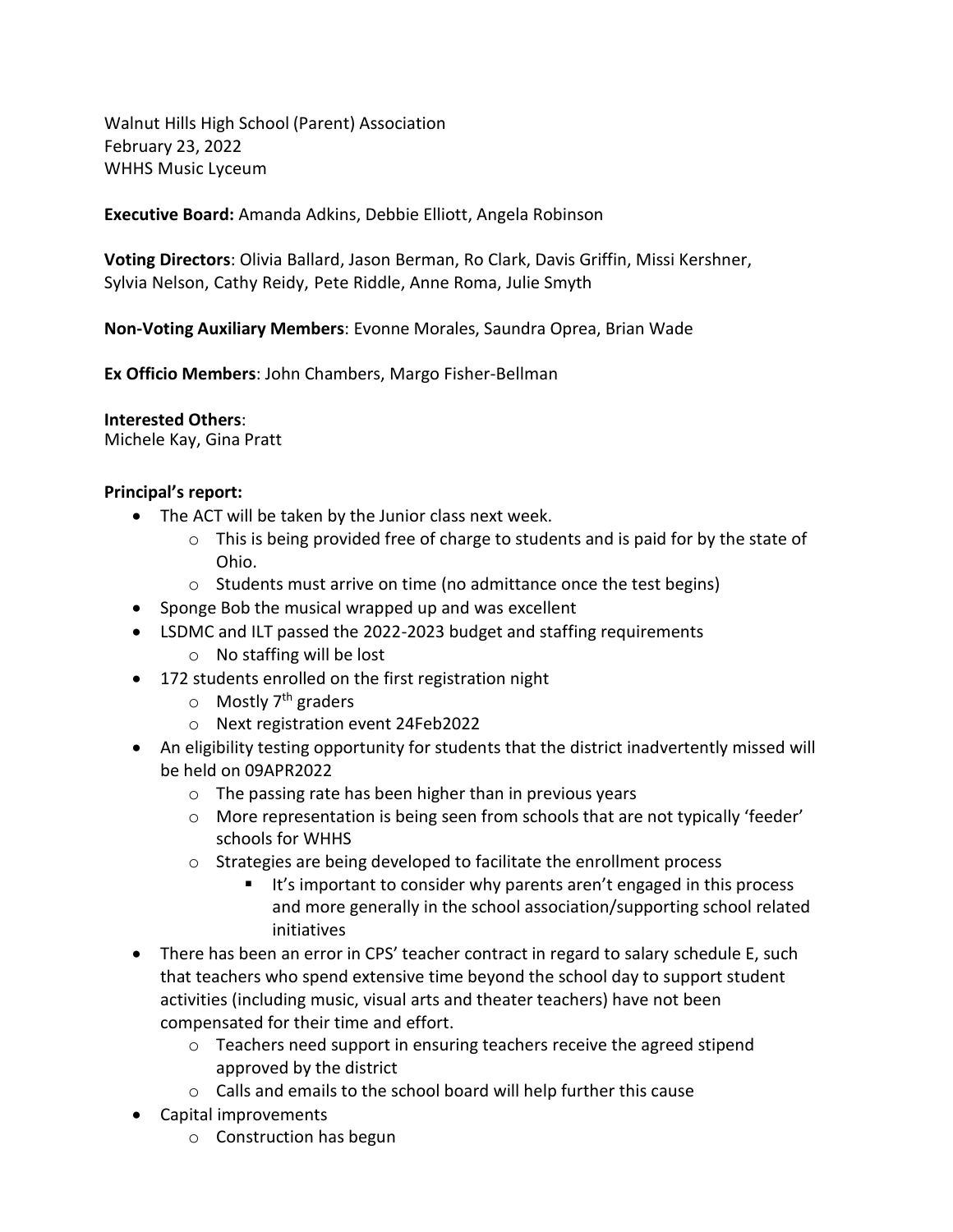- o Building expansion will begin after spring break
	- The new building is expected to be in place by the end of August 2022

### **Discussion:**

- 7<sup>th</sup> and 8<sup>th</sup> grade fundraising
	- $\circ$  The relative merits of establishing 7<sup>th</sup> and 8<sup>th</sup> grade accounts for funds received from grade level activities were reviewed. for the junior high should go to the overall parent association to support overall school activities.
	- o In the past, these funds have been allocated to the parent association to support school activities
	- o It was agreed the Junior High should not be focused on fundraising

### **ILT:**

- A new course has been approved Cybersecurity
	- o Open to Seniors only
- The bell schedule may revert to three lunch periods for next year
	- o To address increased disciplinary problems this year
	- o To address decreased instructional time
- Next meeting 16Mar2022

## **LSDMC:**

- Putting together a survey regarding Walnut communication to help direct the path forward
- Looking at various options for management/control of the website
	- o A website has been built and was ready for launch, but was dismissed
- Offline discussion will be held to revisit implementation of the previously developed tool

### **Hospitality:**

- Faculty and staff appreciation luncheon coming up
- Ordering quarter zip pullovers for all staff

### **LOE:**

- Almost \$85,000 raised for the 2021/2022 school year
- No updates to items upcoming or help needed
- May craft a communication highlighting the need to support LOE as WalnutFest is expected to be a less of a financial contributor than in years past
- Discussed the possibility of sending personal thank you letters to donors (perhaps the student council can support)

## **WalnutFest:**

- This will be an on-line only event this year during the April
	- $\circ$  Still soliciting interesting things for people to bid on, and parties for outside gatherings
- Rhinegeist is allowing us to move our event to Feb 2023 without financial penalty

## **Updates from each area/grade level**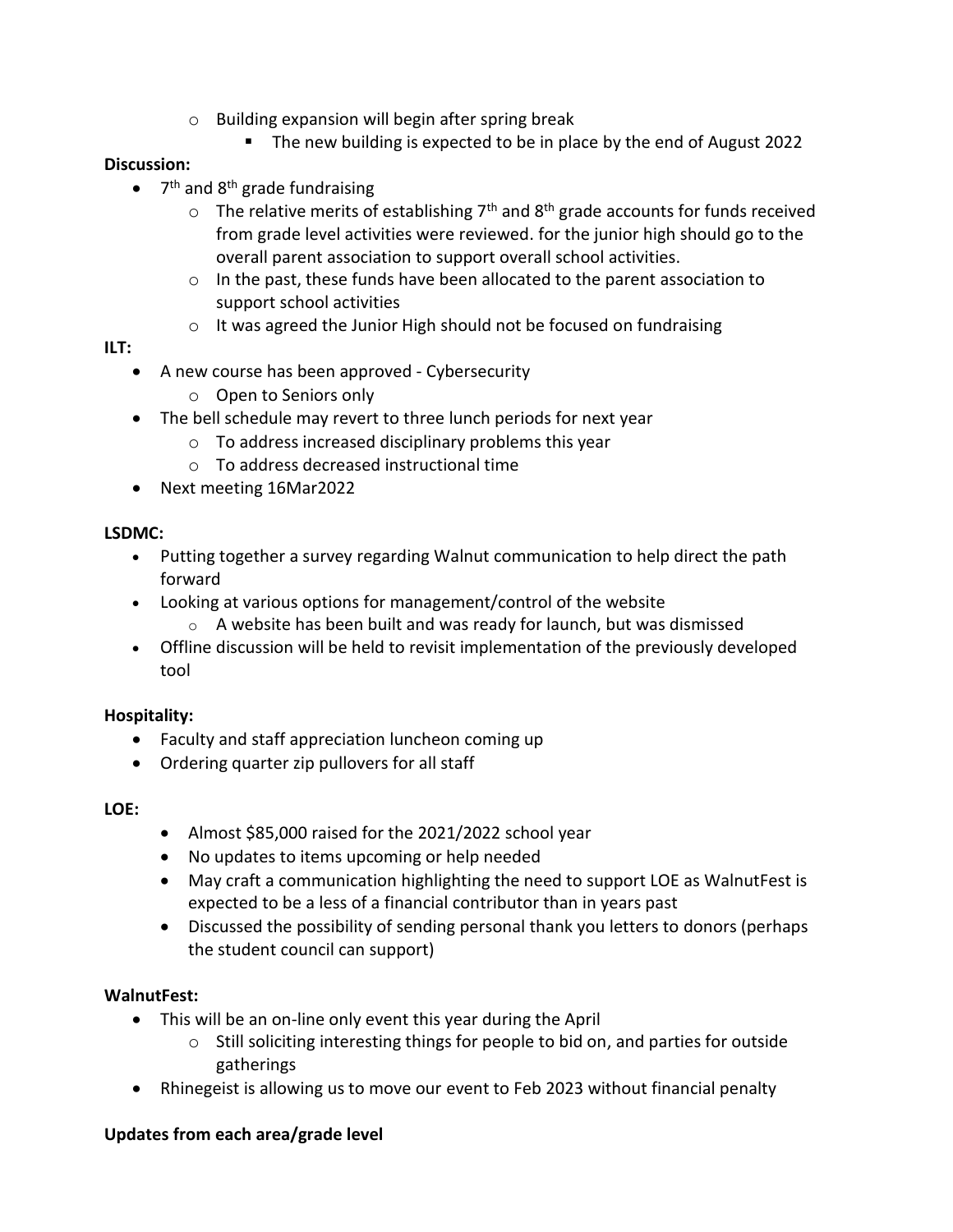# **7 th/8 th grade:**

- Twilight ball coming up on 08APR2022
	- o Planning and logistics ongoing
	- o Need assistance with putting the flyer on the website, Under the Dome, etc.

# **9 th grade:**

- Pizza sale coming up 18MAR2022
- Sport tournament upcoming
- Spring Fling for 9<sup>th</sup> and 10<sup>th</sup> graders planned for 23APR2022; opportunities to support this event will be forthcoming

# **10th grade:**

- 'A Taste of 10.0' will be moving forward
	- o Requested 23APR2022 for the date
	- o Will need help with planning, organizing, and executing

# **11th grade:**

- $\bullet$  Prom planning is in full swing
	- o It will be held 09APR2022 at Paul Brown Stadium

# **12th grade:**

- Senior Dinner Dance coming up 26FEB2022
- Still selling Senior t-shirts

## **Theatre:**

- SpongeBob was an artistic and financial success
	- $\circ$  Critics stayed to 11 pm discussing the show
	- o Nominations will come out in April
	- o Extensive participation and support
- Urgent need to support the WHHS Fine Arts teachers please see the principal's report section of the minutes for additional detail

### **WHIP:**

- Helping to support teachers with lack of Schedule E compensation
- Butterbraid fundraiser ongoing
- Need support in writing letters to the CPS BOE regarding the Schedule E conflict (see principal's report)

## **Finance:**

- Fundraising has exceeded expenditures so far this year
	- o Notable expenses coming in the spring (athletics and music)
	- o SOAR grants being distributed
	- o New treasurer has been identified to take over next year